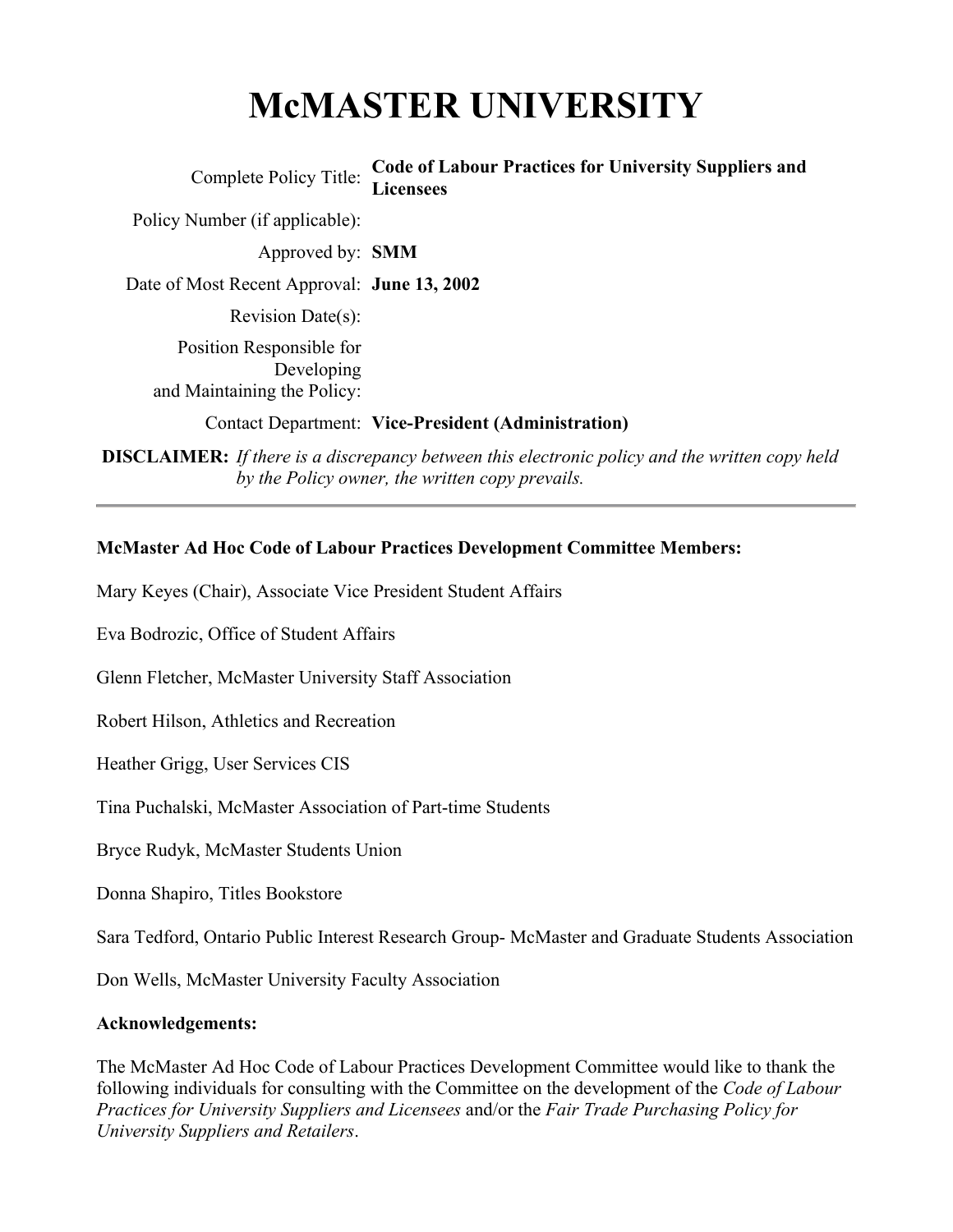Roy Adams, Professor Emeritus School of Business, McMaster University Karen Belaire, Vice President Administration, McMaster University

Luke Chan, Executive Director International Affairs, McMaster University

Terry Galan, Director Purchasing Resources, McMaster University

Peter George, President, McMaster University, McMaster University

Bob Jeffcott, Ethical Trading Action Group (ETAG) secretariat

Murray Lapp, Director Human Resources, McMaster University

Greg Marshall, Head Football Coach, Athletics and Recreation, McMaster University

Marcel Mongeon, Associate Director Research Contracts & Intellectual Property, McMaster

Emmie Morwald, Director Research Services, McMaster University

Albert Ng, Director Hospitality Services, McMaster University

Ken Norrie, Provost and Vice President Academic, McMaster University

Therese Quigley, Director Athletics and Recreation, McMaster University

Marvin Ryder, Associate Vice-President CIS, McMaster University

Ian Thompson, Maquila Solidarity Network

Daniel Woolf, Dean of Humanities, McMaster University

In addition the Committee members would like to thank all of the organizations and departments that they represented and their constituents. The Committee is especially grateful to the late Mary E. Keyes for her leadership, wisdom, dedication, and consistent support.

Sources: The wording, especially in Section III of the Code of Labour Practices (standards), is in large part adapted from the following sources: Worker Rights Consortium<sup>1</sup>, Students Against Sweatshops Canada<sup>2</sup>, and the International Labour Organization  $(ILO)^3$ , with additional information added by the McMaster Committee.<sup>4</sup> Codes from ICFTU<sup>5</sup>, CCC<sup>6</sup>, ETI<sup>7</sup>, ETAG<sup>8</sup>, FLA<sup>9</sup>, and SAI<sup>10</sup> and codes from several universities were also consulted.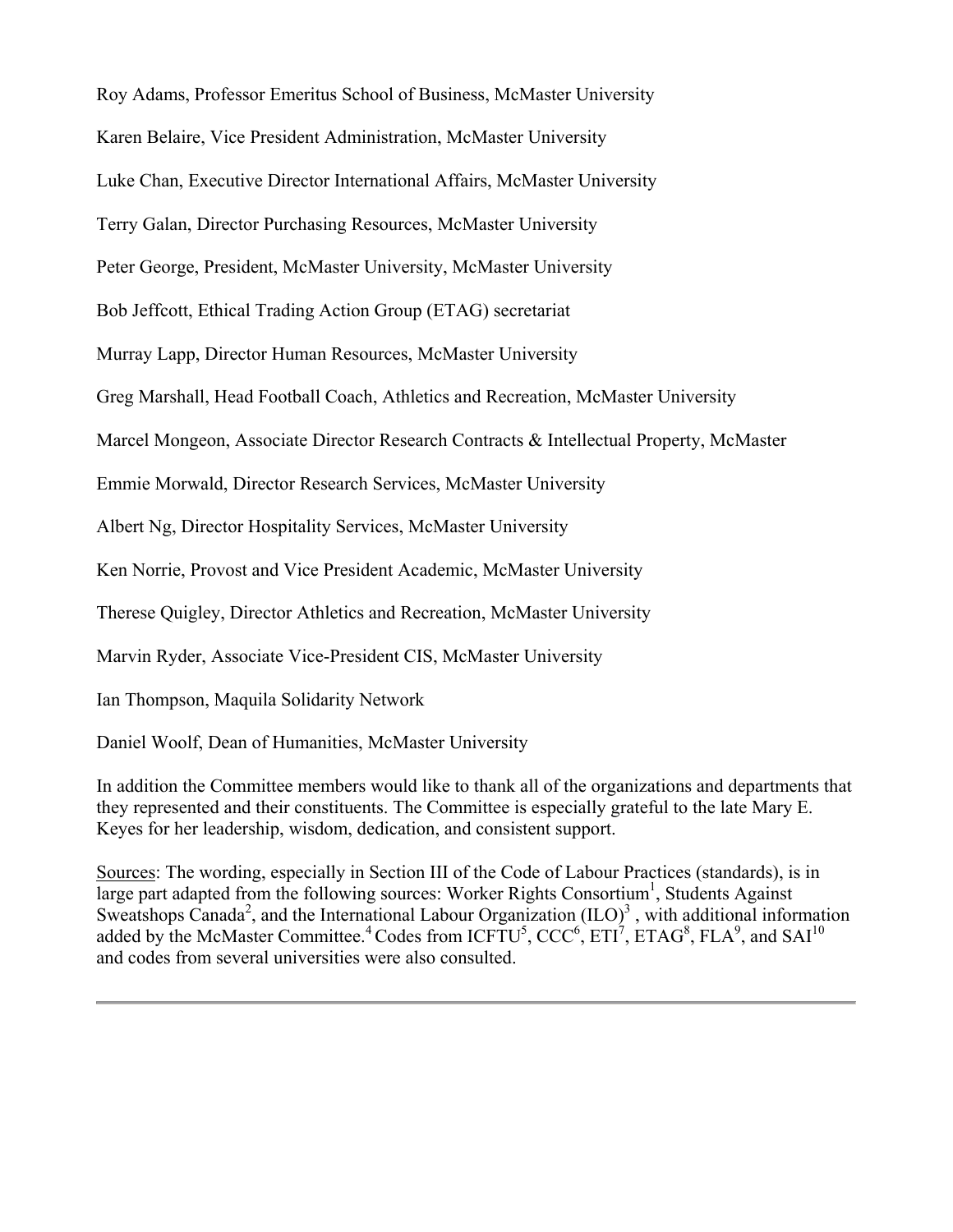# **Code of Labour Practices for University Suppliers and Licensees**

# **Prepared by the McMaster Ad Hoc Code of Labour Practices Development Committee**

# **PREAMBLE**

The International Labour Organization (ILO), of which Canada is a member, is committed to promoting an end to oppression, exploitation and abuse of workers worldwide. McMaster University recognizes and supports this commitment, and seeks accurate information from its suppliers concerning the working conditions related to the products and services McMaster purchases and licenses. Provided that ILO core labour standards<sup>26</sup> are met, nothing in this Code is intended to preempt or override standards that are set by a process of collective bargaining by independent unions and associations of the workers' choice. The standards of this Code are based on relevant ILO conventions as cited in the standards section.

While the scope of application, as defined in Section II, is currently restricted to a portion of the university operations, it is the intention that all suppliers, licensees, contractors and subcontractors be aware of this Code and strive to follow it. McMaster University intends to cooperate with university, student, and other organizations in monitoring working conditions, collecting information, and collectively negotiating with suppliers to ensure the provisions of this or similar Codes are enacted as widely as possible. For suppliers and subcontractors not currently included in the scope of this Code, McMaster University encourages voluntary disclosure of factory/business locations and working conditions. Relevant information may be a factor in awarding of future contracts and in purchasing decisions. Where multiple suppliers and/or equivalent products and services are available, and where other purchasing criteria are equal, McMaster University policy will be to favour suppliers or products in compliance with this Code.

# **I. INTRODUCTION**

McMaster University is committed to conducting its business affairs in a socially responsible and ethical manner consistent with its educational, research and service missions, and to protecting and preserving the global environment. McMaster University seeks to achieve its aims through a variety of means including this Code of Labour Practices, which is a statement of minimum standards with respect to labour practices. Suppliers, subcontractors, and licensees of McMaster University that fall within the scope of this Code are expected to comply with this Code.

#### **A. Definitions**

The term *Code* (or *The Code*) refers to this document in its entirety.

The term *University* shall apply to McMaster University and affiliated retail outlets.

The term *Licensee* shall include all persons or entities that have entered into an agreement with the University to manufacture items bearing the name, trademarks, and/or images of the University.

For purposes of this Code, the terms *University Supplier* or *Supplier* shall include Licensees and all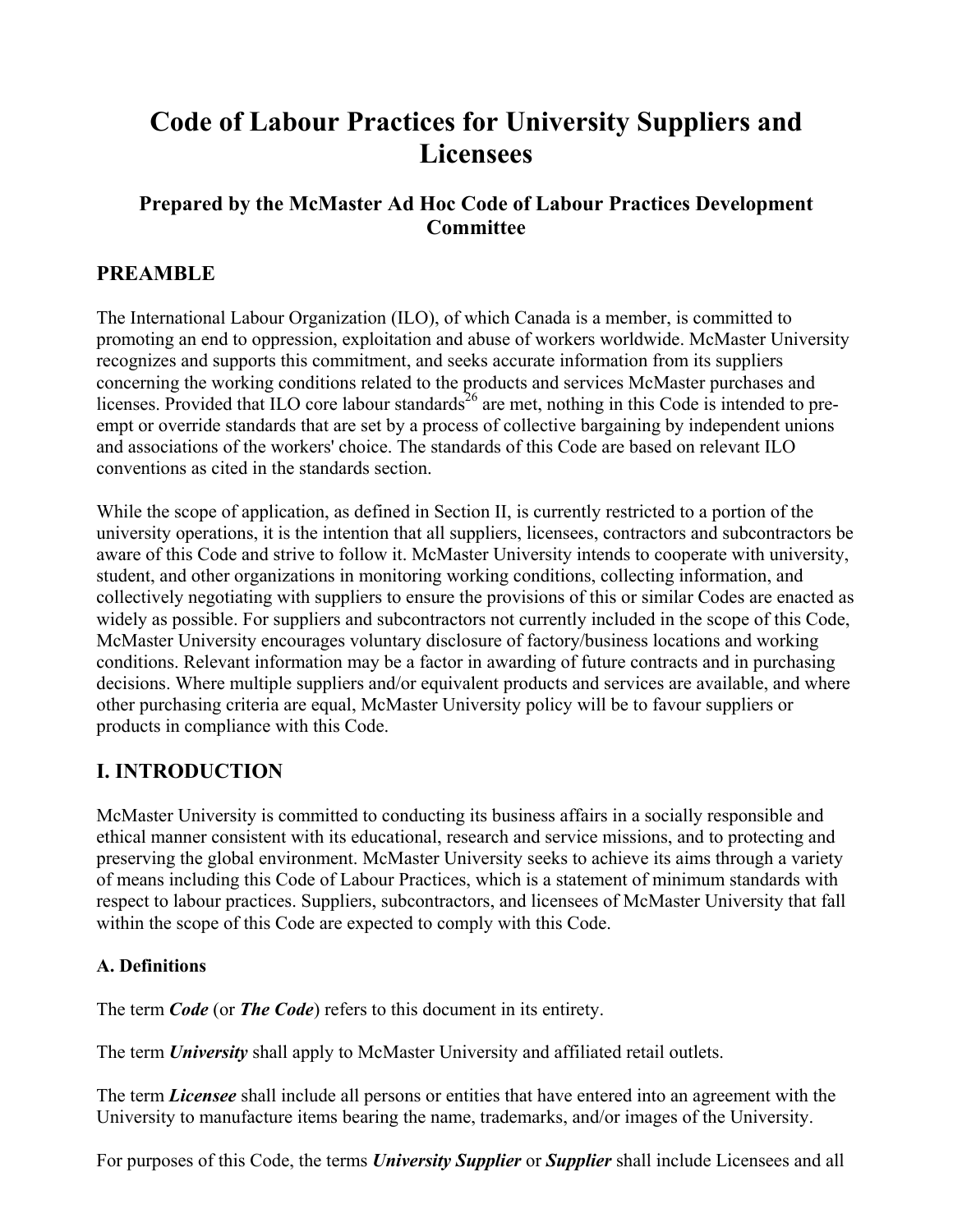persons or entities, including suppliers, vendors, contractors, contributors, and manufacturers, that have entered into an agreement with the University to provide products or services to be used, sold or distributed by or on behalf of the University.

The term *Subcontractor* shall include all suppliers, vendors, contractors, subcontractors, and manufacturers that have not entered into a relationship with the University but provide services or produce products or components of products to be used, purchased, or distributed to or by University Suppliers, other subcontractors, or Licensees. *Services and production* shall include, but not be limited to, creation, assembly, packaging, shipping, and receiving.

The term *Apparel* refers to clothing, uniforms and footwear.

# **II. SCOPE OF APPLICATION**

At present, this Code applies to McMaster Suppliers and Licensees involved in production, distribution, and/or sale of Apparel as well as Apparel and non-apparel products bearing the name, logo, image or trademark of the University. Additionally, this Code applies to all of the Subcontractors of these Suppliers and Licensees.

In the future, as the international and national capacity for monitoring expands beyond Apparel and licensed goods, McMaster University will reexamine this scope of application. This reexamination will include but not be limited to:

a) All suppliers entering into contracts with the University that have a value of greater than \$50,000 and a duration of longer than one year.

b) All donors giving goods and services (excluding monetary donations) to the University with a value of \$50,000 or greater. Donations of used goods by a person or supplier unrelated to the manufacturer are exempt.

In indicating their own compliance with the Code, suppliers accept responsibility for ensuring that all subcontractors in the supply chain are in compliance with the code. All suppliers are required to adhere to this Code, however, no supplier may represent that they have been certified as being in compliance with this Code. It is the intent of McMaster University to engage in constructive dialogue with suppliers to assist in their coming to compliance.

Where a product or service is essential to University activities or operations and cannot be obtained from a supplier in compliance with the Code (for example, only one supplier exists), exemptions will be granted on approval of the appropriate University authority as determined in consultation with the purchasing committee. Where a Supplier or Subcontractor operates at more than one manufacturing or production location (e.g., multiple factories for different product lines), those facilities NOT involved in the supply/production chain of services or products used, purchased, or licensed by the University are exempted from the Code. Consequently, the University's decision to enter into or maintain a contract with a supplier does not constitute an endorsement of labour conditions for the supply chain as a whole.

# **III. STANDARDS**

The ILO Declaration on Fundamental Principles and Rights at Work<sup>11</sup> declares that all ILO members [175 member states/countries as of 2001] have an obligation arising from the very fact of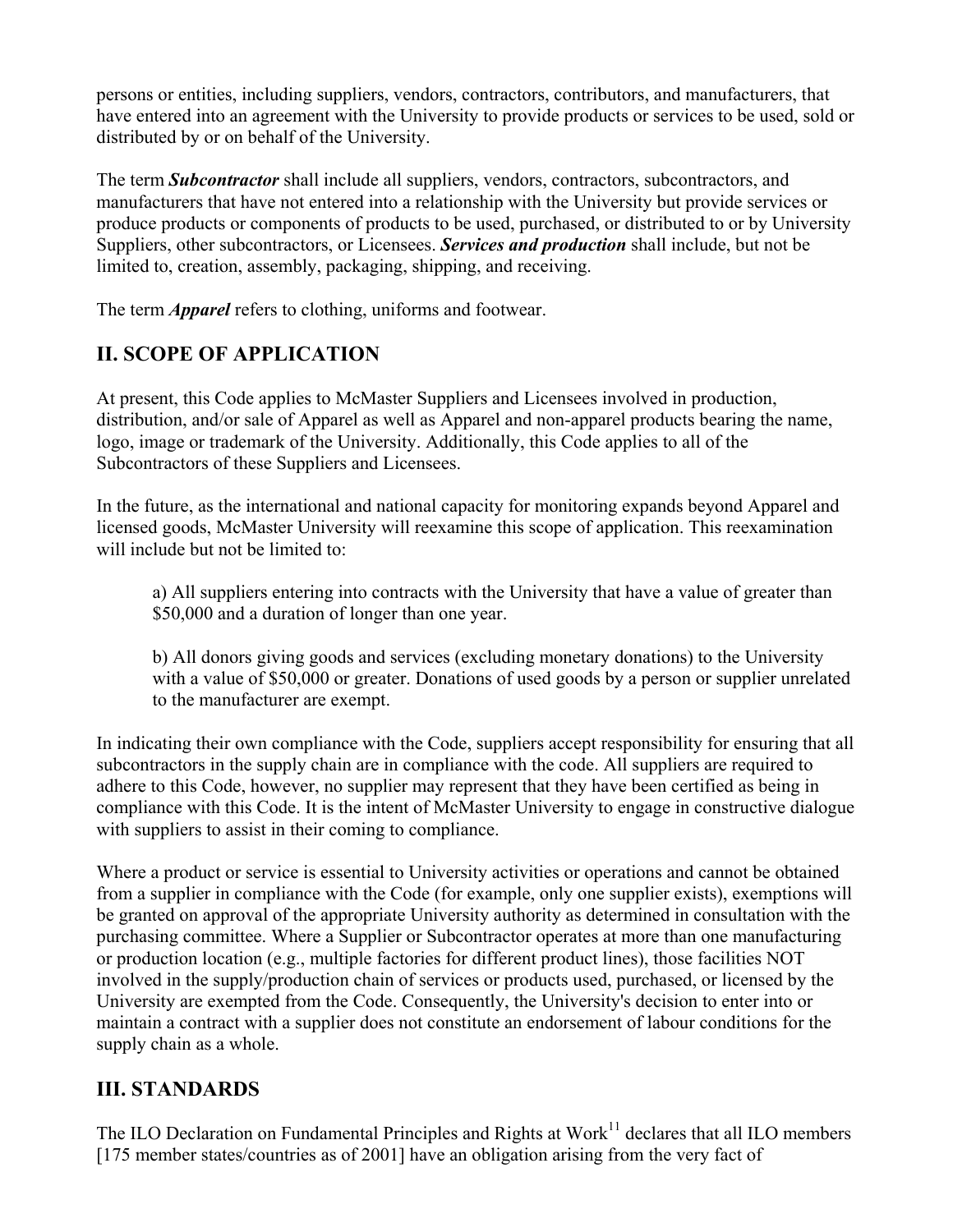membership in the Organization to respect, promote, and realize the principles of conventions concerning commonly accepted fundamental labour rights, namely freedom of association and the effective recognition of the right to collective bargaining,  $12, 13$  the elimination of all forms of forced or compulsory labour,<sup>14, 15</sup> the effective abolition of child labour,<sup>16, 17</sup> and the elimination of discrimination.<sup>18, 19</sup> University Suppliers and Licensees shall agree to operate workplaces and contract to companies whose workplaces adhere to these fundamental rights as well as the specific standards and practices described below. The University prefers that University Suppliers and Subcontractors exceed this Code.

#### **A. Legal Compliance**

University Suppliers and Subcontractors shall comply with all applicable legal requirements of the country(ies) of manufacture in conducting business related to or involving the production or sale of licensed articles and related to or involving the supply of goods and services to the university. Where there are differences or conflicts between the Code and the laws of the country(ies) of manufacture, the higher standards shall prevail.

#### **B. Employment Standards**

University Suppliers and Subcontractors shall comply with the following standards:

1. Wages and Benefits. University Suppliers and Subcontractors recognize that wages are essential to meeting employees' basic needs.

i. University Suppliers and Subcontractors shall pay employees wages and benefits that comply with, or better, all applicable laws and regulations, and which provide for essential needs and constitute a dignified living wage for workers and their families. In many countries a dignified living wage is often most effectively determined through free collective bargaining. In the absence of free collective bargaining, a living wage is calculated based on a *take home* or *net* wage, earned during a country's standard work week (excluding overtime), but not more than 48 hours. A living wage provides for the basic needs (housing, energy, nutrition, clothing, health care, education, potable water, child care, transportation, and savings) of an average family unit of employees in the relevant employment sector of the country divided by the average number of adult wage earners in the family unit of employees in the relevant employment sector of the country.

ii. Wages shall be paid in a timely manner (no more than one month after hours worked) directly to the employee in cash, cheque, electronic payment or the equivalent.

iii. All workers shall be provided with written and oral information about their employment conditions including wages before they enter employment and written information about the particulars of their wages for each pay period. This information will be in a language and format understood by the worker.

iv. Deductions from wages as a disciplinary measure shall not be permitted, nor shall any deductions from wages not provided by national law be permitted without the express permission of the worker concerned. All disciplinary measures should be recorded.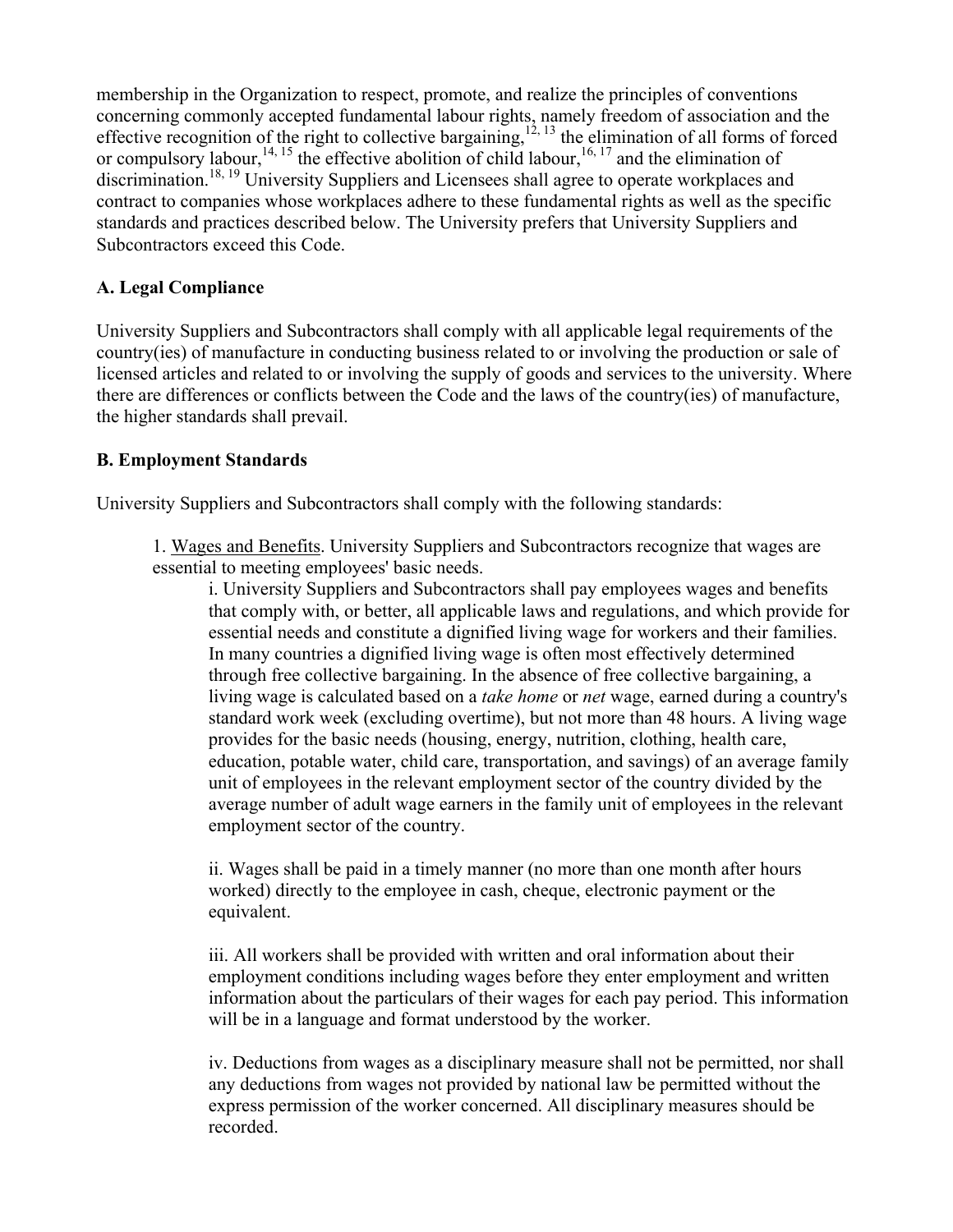v. Where production operates under a piece-rate system, University Suppliers and Subcontractors shall ensure that the piece rate quotas are adjusted to what can reasonably be accomplished in an eight (8) hour period while ensuring that the workers earn a living wage.

#### 2. Working Hours. Hourly and/or quota-based wage employees shall:

i. Not be required to work more than the lesser of (a) 48 hours per week or (b) the limits on regular hours allowed by the law of the country of manufacture, and

ii. Be entitled to at least one day off in every seven day period, as well as holidays and vacations.

#### 3. Overtime

i. Except in cases of emergencies, all overtime hours shall be worked voluntarily by employees. Overtime hours shall not exceed 12 hours per week except in short-term unforseen emergencies.

ii. In addition to their compensation for regular hours of work, hourly and/or quotabased wage employees shall be compensated for overtime hours at one and one-half times their regular hourly compensation rate or the premium rate as is legally required in the country of manufacture, or as is negotiated in a collective agreement.

#### 4. Child Labour  $16, 17$

i. There shall be no new use of child labour and all current child labour shall be subject to Section III.B.4.ii. The term "child" means any person less than 15 (or 14 if local law sets minimum employment age at 14 consistent with developing country exemptions under the ILO Minimum Age Convention  $\frac{16}{10}$ , unless local laws stipulate a higher age for work or mandatory schooling, in which case the higher age shall apply.

ii. Subject to Section III.B4i, adequate transitional economic assistance, appropriate educational opportunities, a strict limitation of hours spent at work in a day and in a week, prohibition of overtime, and adequate time for work and study shall be provided to any displaced child workers to enable such children to attend and remain in school until no longer a child.<sup>20</sup>

iii. Consistent with ILO Conventions 138 and 182 (Minimum Age Convention and the Worst Forms of Child Labour Convention) the minimum age for admission to any type of employment or work which by its nature or the circumstances in which it is carried out is likely to jeopardize the health, safety or morals of young persons shall not be less than eighteen (18) years.

#### 5. Forced Labour<sup>14,15</sup>

i. There shall not be any use of forced prison labour, indentured labour, bonded labour or other forced labour.

ii. Workers are not required to lodge deposits (financial or otherwise) or their identity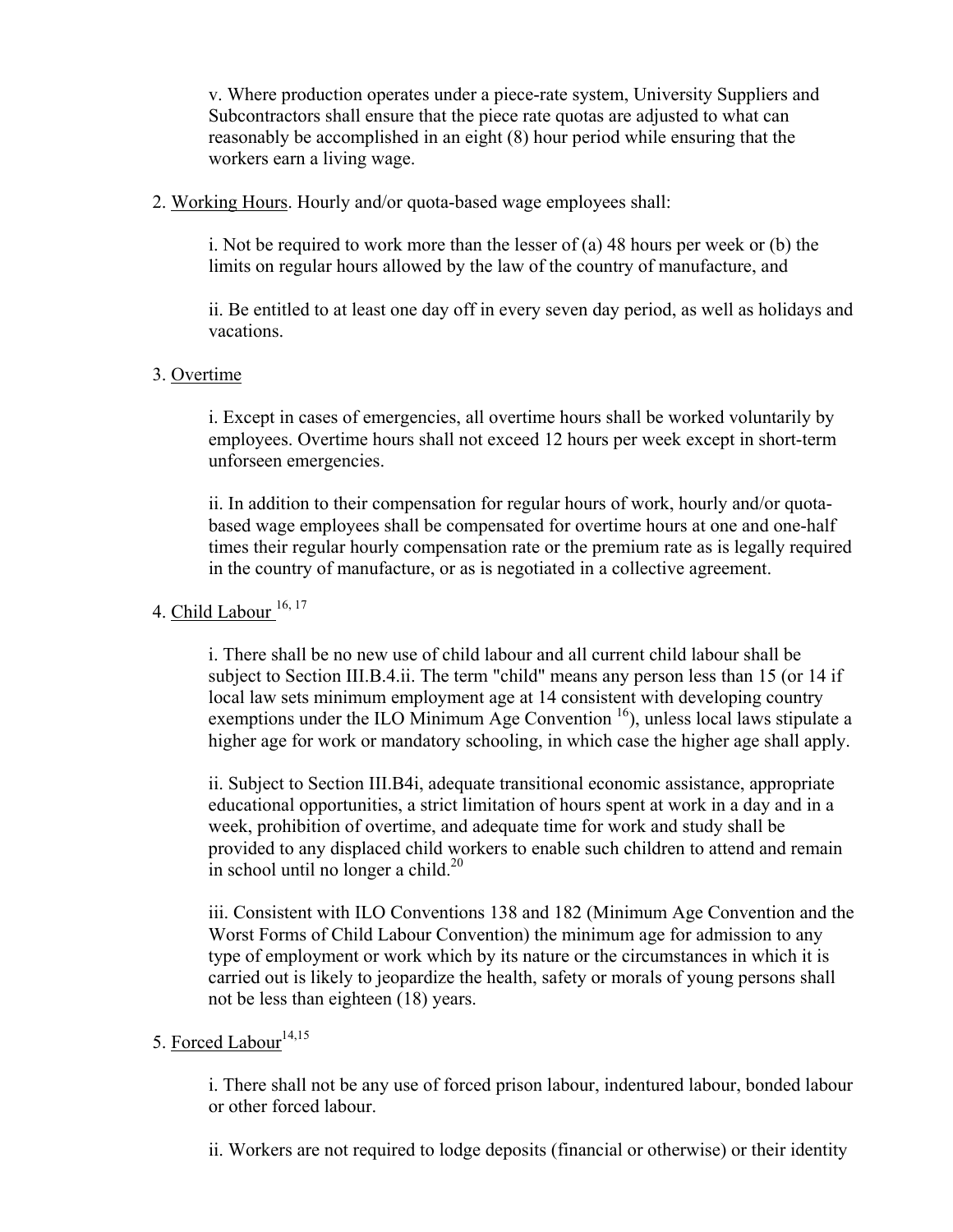papers with their employer and are free to leave their employer after reasonable notice $<sup>7</sup>$ </sup>

#### 6. Health and Safety<sup>21</sup>

i. Suppliers and Subcontractors shall provide a safe and healthy working environment bearing in mind the prevailing knowledge of the industry and of any specific hazards. Adequate steps shall be taken to prevent accidents and injury to health arising out of, associated with, or occurring in the course of work, by minimizing, so far as is reasonably practicable, the causes of hazards inherent in the working environment.

ii. Suppliers and Subcontractors shall ensure that their operations comply with all building code and all workplace safety and health regulations established by the national and sub-national (including local) governments where the production facility is located, as well as all health and safety conventions of the International Labour Organization (ILO) ratified and adopted by the country in which the production facility is located. Exposure to chemicals and physical agents should not be at levels higher than those in the current or previous year's version of "TLVs and BEIs" (Threshold Limit Values for Chemical Substances and Biological Exposure Indices) as published by ACGIH Worldwide<sup>22</sup>.

iii. Adequate access to clean toilet facilities and to potable water shall be provided. If appropriate, sanitary facilities for food storage and preparation shall be provided. Accommodation, where provided, shall be clean, safe and meet the basic needs of the workers.

iv. Workers shall receive regular and recorded health and safety training appropriate to their workplace and specific job hazards, and such training shall be repeated for new or reassigned workers.

#### 7. Nondiscrimination<sup>18, 19</sup>

No person shall be subject to any discrimination in employment, including hiring, salary, benefits, advancement, discipline, termination or retirement, on the basis of gender, race, religion, age, disability, sexual orientation, national origin, political opinion or affiliation, union activity, social or ethnic origin.

#### 8. Harassment or Abuse

Every employee shall be treated with dignity and respect. No employee shall be threatened by or subject to any physical, sexual, psychological, or verbal harassment or abuse. University Suppliers and Subcontractors shall neither use nor tolerate any form of corporal punishment. All cases of discipline shall be thoroughly documented.

#### 9. Collective Bargaining and Freedom of Association<sup>12, 13, 23</sup>

i. University Suppliers and Subcontractors shall recognize and respect the right of employees to freedom of association, and the right of collective bargaining where not explicitly prohibited by national and local laws. Under such circumstances University Suppliers and Subcontractors shall recognize the union of the employees' choice.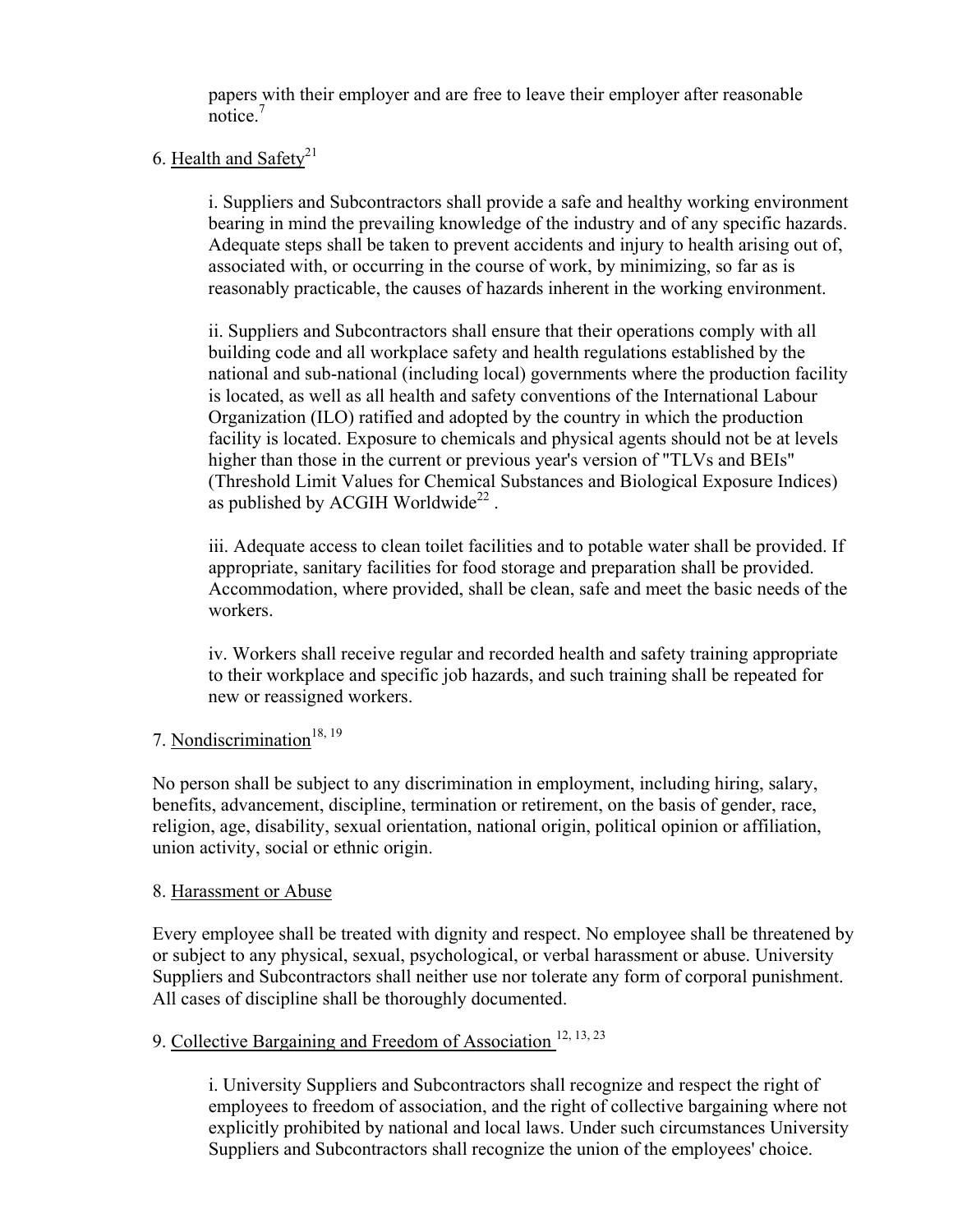ii. No employee shall be subject to harassment, intimidation or retaliation in his or her efforts to associate freely or bargain collectively.

iii. University Suppliers and Subcontractors shall allow union representatives free access to employees where sustained by local laws.

iv. Where the right to freedom of association and collective bargaining is restricted under law, the employer will not hinder development of parallel means for independent and free association and bargaining.

v. Where not explicitly prohibited by national laws, University Suppliers and Subcontractors shall comply with the ILO conventions 87, 98, and 135 (Freedom of Protection and Right to Organize Convention, Right to Organize and Collective Bargaining Convention, and the Workers' Representative Convention), with particular regard to Articles 2, 3, and 4 of convention 87 as follows<sup>12</sup>:

Article 2: Workers and employers, without distinction whatsoever, shall have the right to establish and, subject only to the rules of the organization concerned, to join organizations of their own choosing without previous authorization.

Article 3: 1. Workers' and employers' organizations shall have the right to draw up their constitutions and rules, to elect their representatives in full freedom, to organize their administration and activities and to formulate their programmes.

Article 4: Worker and employer organizations shall not be liable to be dissolved or suspended by administrative authority.

# 10. Women's Rights 18,19, 24

i. Remuneration (including benefits), treatment, evaluation of the quality of their work, and opportunity to fill all positions shall be the same for male and female workers.

ii. Pregnancy tests shall not be a condition of employment, nor will they be demanded of employees. Pregnancy or maternity leave status shall not be used as a basis for discipline/termination or reduced remuneration while working. Furthermore, workers who take maternity leave shall not face dismissal or threat of dismissal, loss of seniority or deduction of wages, and will be able to return to their former employment at the same rate of pay and benefits.

iii. Workers shall not be exposed to hazards, including glues and solvents that may endanger their safety, including their reproductive health.

iv. Workers shall not be forced or pressured to use contraception.

v. University Suppliers and Subcontractors shall provide appropriate services and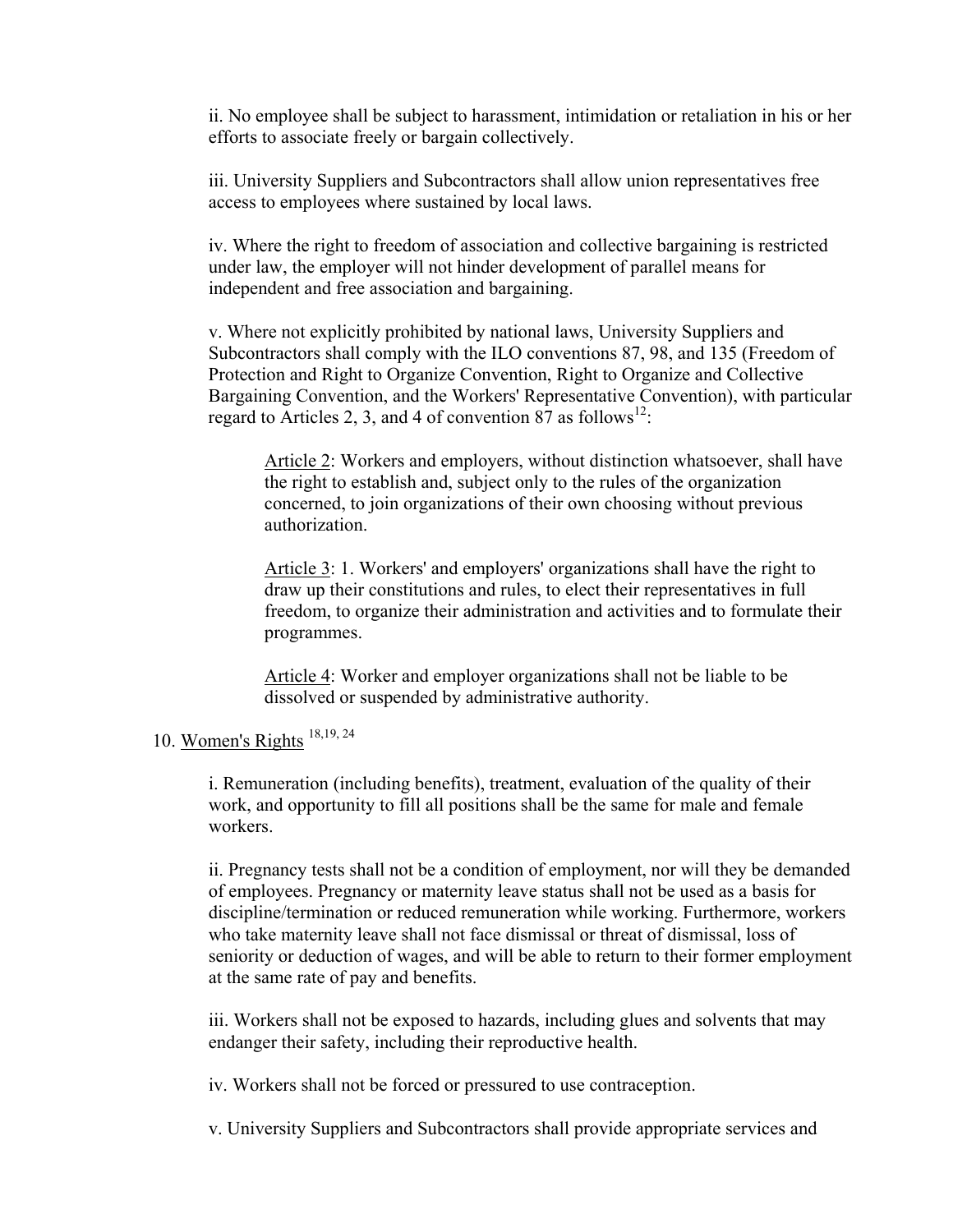accommodation to women workers in connection with pregnancy.

vi. Work hours for pregnant and nursing women shall be planned so as to ensure adequate rest periods.

vii. Employment of a woman on work prejudicial to her health or that of her child should be prohibited during pregnancy and up to at least three months after childbirth and longer if the woman is nursing her child. Such work should include, but is not limited to: any hard labour involving heavy weight-lifting, pulling or pushing; undue and unaccustomed physical strain, including prolonged standing; work requiring special equilibrium, and work with vibrating machines<sup>25</sup>.

viii. A woman ordinarily employed at work that is prejudicial to health should be entitled without loss of wages to a transfer to another kind of work not harmful to her health. Such a right of transfer should also be given for reasons of maternity in individual cases to any woman who presents a medical certificate stating that a change in the nature of her work is necessary in the interest of her health and that of her child.25

#### 11. Employment Relationship

i. To every extent possible work performed shall be on the basis of a recognized employment relationship established through national law and practice.

ii. Obligations of employers under labour and social security laws and regulations arising from the regular employment relationship shall not be avoided through the use of labour-only contracting including home-worker and subcontracting arrangements, or through apprenticeship schemes where there is no real intent to impart skills or provide regular employment, nor shall any such obligations be avoided through the excessive use of fixed-term contracts of employment.<sup>7</sup>

## **IV. COMPLIANCE AND DISCLOSURE**

Compliance and Disclosure requirements apply to Suppliers falling under the Scope as outlined in Section II.

#### **A. Compliance Requirements**

In its negotiations with each University Supplier, McMaster University shall endeavour to ensure that the terms of the agreement are sufficient to allow for Supplier compliance with the Code. The University Supplier shall submit a completed confirmation of compliance form in order for the University to consider entering a relationship with that supplier. Furthermore, the University Supplier shall ensure that its Subcontractors comply with this Code by having each Subcontractor complete this form as well. Before commencement of any contract or agreement with the University, suppliers and Subcontractors in each supply chain are required to be in full compliance with the Code, except as detailed below for payment of a living wage, education/transitional assistance for under-age workers, monitoring and control of chemical exposure, and completion of health and safety training for all workers. For exceptions in these areas to be allowed, filing of action plans and achievement of compliance within the strict time frames, as outlined below, are required.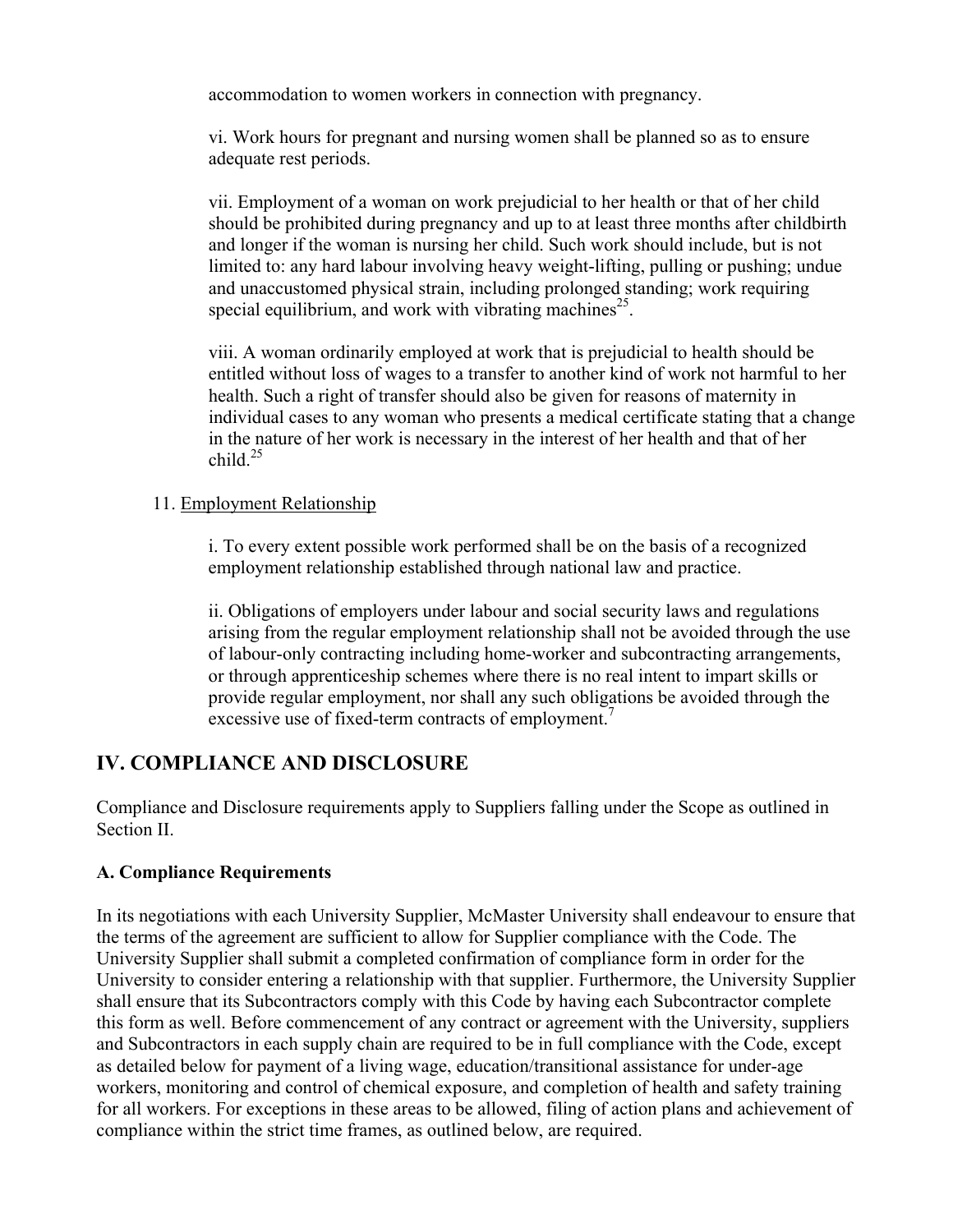Allowable exceptions to the Employment Standards provisions of the Code (Section III.B) for the initial contract period are as follows:

1. Dignified Living Wage. Wages and benefits shall comply with, or exceed, all applicable laws and regulations at the commencement of any contract with the University. Suppliers and Subcontractors shall establish and implement policies and procedures that ensure workers and their families receive a dignified living wage (defined in Section III.B.1.i). These policies and procedures shall be documented, maintained, and effectively communicated to all personnel covered by the code and to other interested parties. University Suppliers and Subcontractors shall comply with the living wage provisions of the Code (see Sections III B.1.i; III B.1.v) and submit a report to the University demonstrating this compliance within 12 months of the commencement of the contract.

2. Child Labour. Hiring of new child workers, as defined in Section III.B.4.i, is not allowed. Currently employed child workers shall be kept employed and be given access to education and transitional economic assistance, as outlined in Section III.B.4.ii. Where a child worker must be displaced, adult family members should have the opportunity to assume the child's position in order to maintain family earnings. Suppliers and Subcontractors are expected to be in compliance with Section III.B.4.ii within twelve months of the commencement of the contract and shall provide a report to the University demonstrating compliance by the end of the twelve-month period. In cases where full compliance is deemed to be temporarily unfeasible, University Suppliers and relevant Subcontractors are expected to provide a detailed action plan and to report every six months on their progress toward full compliance. In these latter cases, University Suppliers and relevant Subcontractors shall have a maximum of twenty four months from the commencement of the contract to achieve full compliance with Section III.B.4.ii.

3. Health and Safety. Suppliers and Subcontractors shall provide a safe and healthy work environment and meet all applicable government regulations at the commencement of the contract with the University. With respect to monitoring exposure to chemical and physical agents and ensuring the levels are lower than acceptable limits as defined in Section III.B.6.ii, Suppliers and Subcontractors have six months to ascertain and report their ability to comply by the end of the first year of the relationship. If the Supplier/Subcontractor has ascertained inability to comply with III.B.6.ii, the six-month report shall include reasons for noncompliance as well as detailed plans and expected dates for reaching compliance. Subsequent reports shall then be submitted to the University every six months indicating the progress toward compliance. Every reasonable effort shall be made to achieve compliance. The University reserves the right to determine what is a reasonable effort to reach compliance.

With respect to Section III.B.6.iv (Health and Safety training for workers), University Suppliers and Subcontractors have six months to achieve compliance.

#### **B. Disclosure**

McMaster University believes that members of the McMaster community and consumers of McMaster University products and services should know whether products and services are manufactured (supplied) in compliance with the Code. McMaster University therefore requests that University Suppliers and Subcontractors provide full disclosure as expeditiously as possible under existing contracts and as a condition of future contracts. Information based on this disclosure,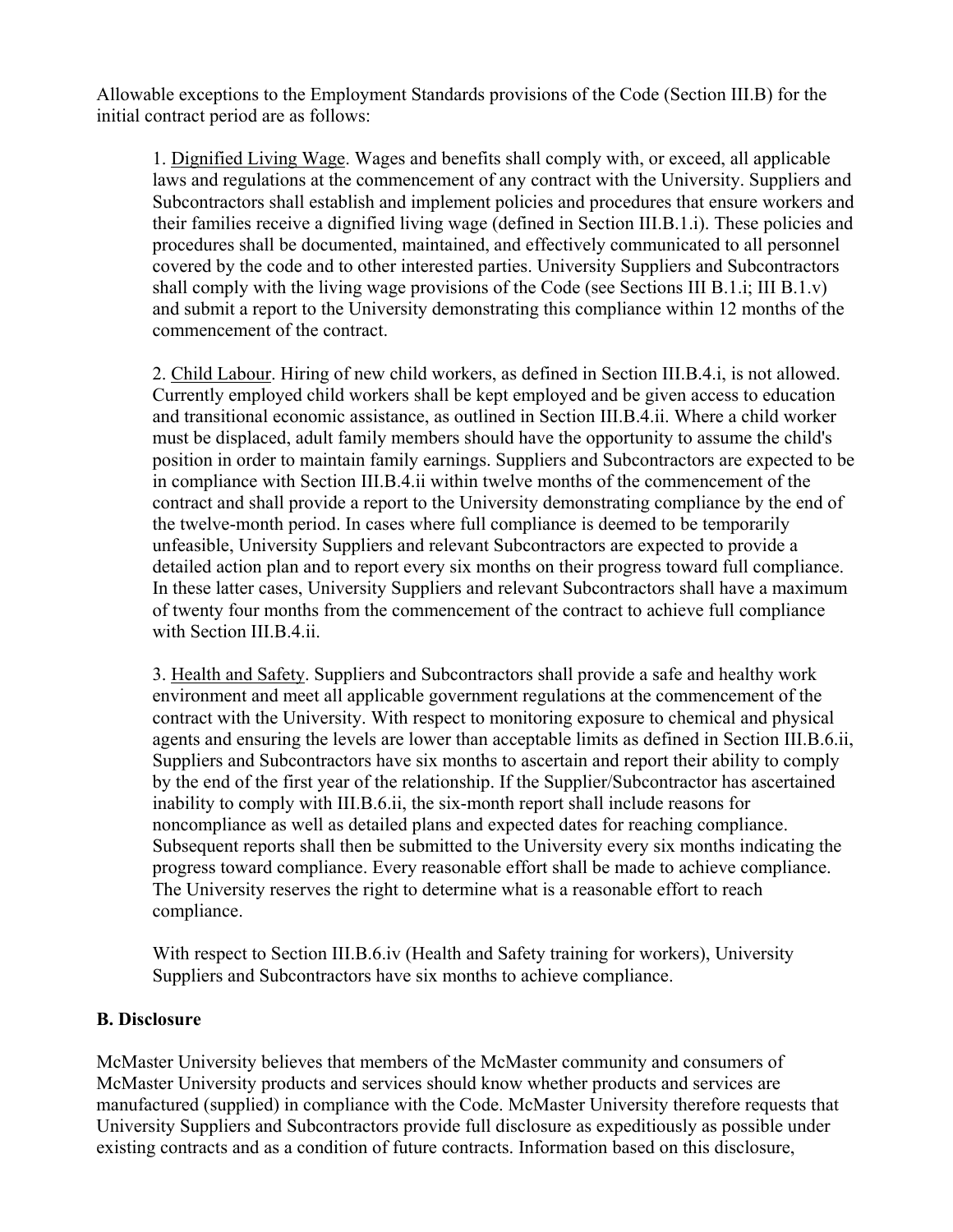particularly factory/facility locations, will be publicly accessible.

Please note, as indicated in Section II (Scope), that only facilities of Suppliers and Subcontractors involved in manufacture, production, packaging, distribution, or sale of products or services (including finished products and components at all stages of manufacture or assembly) purchased or licensed by the University are covered by the code and that information on other subcontractors or other locations/facilities of subcontractors not connected to this supply chain is not required.

Upon entering into a relationship or renewing a relationship with the University, the University Supplier shall provide the following to McMaster University and/or its designated representative:

1. Confirmation of compliance for the University Supplier's own facilities that manufacture, produce, distribute, or sell products or services purchased or licensed by the University and a list of all other factories/facilities in the supply chains that produce the goods or services sold/distributed by the University Supplier (including Licensees). This list shall include, for each factory/facility/company, the name of each factory/facility/company, mailing address, physical location (i.e., street address) if different from the mailing address, contact person, telephone number(s), email address, nature of the business association (for example, factory, distributor, subsidiary), and products or services involved (only those of relevance to the University's purchases/contracts/licencing agreements are required). Additional information on labour standards of factories/facilities may be requested.

2. Written confirmation that all Subcontractors in the supply chains for products or services supplied to the University through the University Supplier or licenced by the University are in compliance with The Code. Confirmation-related information collected by the University Supplier from their Suppliers/Subcontractors shall be made available to McMaster University or its agents upon request. When all Subcontractors are not in compliance with the Code, the University Supplier will need to identify the Subcontractors and sections of the Code which are not being met, and provide a summary of any difficulties encountered in enforcing The Code, including remedial steps taken and planned. In particular, action plans and progress reports are required for areas temporarily noncompliant under Section IVA.

3. Information on any conflicts between this Code and the laws of the country of operation. Suppliers and Subcontractors are encouraged to consult with governments to find ways in which the suppliers and Subcontractors can comply with this Code. McMaster University reserves the right to refuse renewal of contracts and licensing agreements when it is deemed that compliance is not possible in the country of operation.

The University Supplier is responsible for notifying the University and/or its designated representative of any changes in the foregoing information within 60 days.

It is understood that failure to report, or the reporting of false or misleading information, constitutes grounds for a range of potential sanctions, including eventual termination of the University's relationship with the Supplier.

#### **C. Principles of Implementation**

Workers whose work is covered by the Code shall be made aware of the Code and implementation principles or procedures orally and through the posting of standards in prominent places easily accessible to the workers and in languages spoken by the employees and managers. Whenever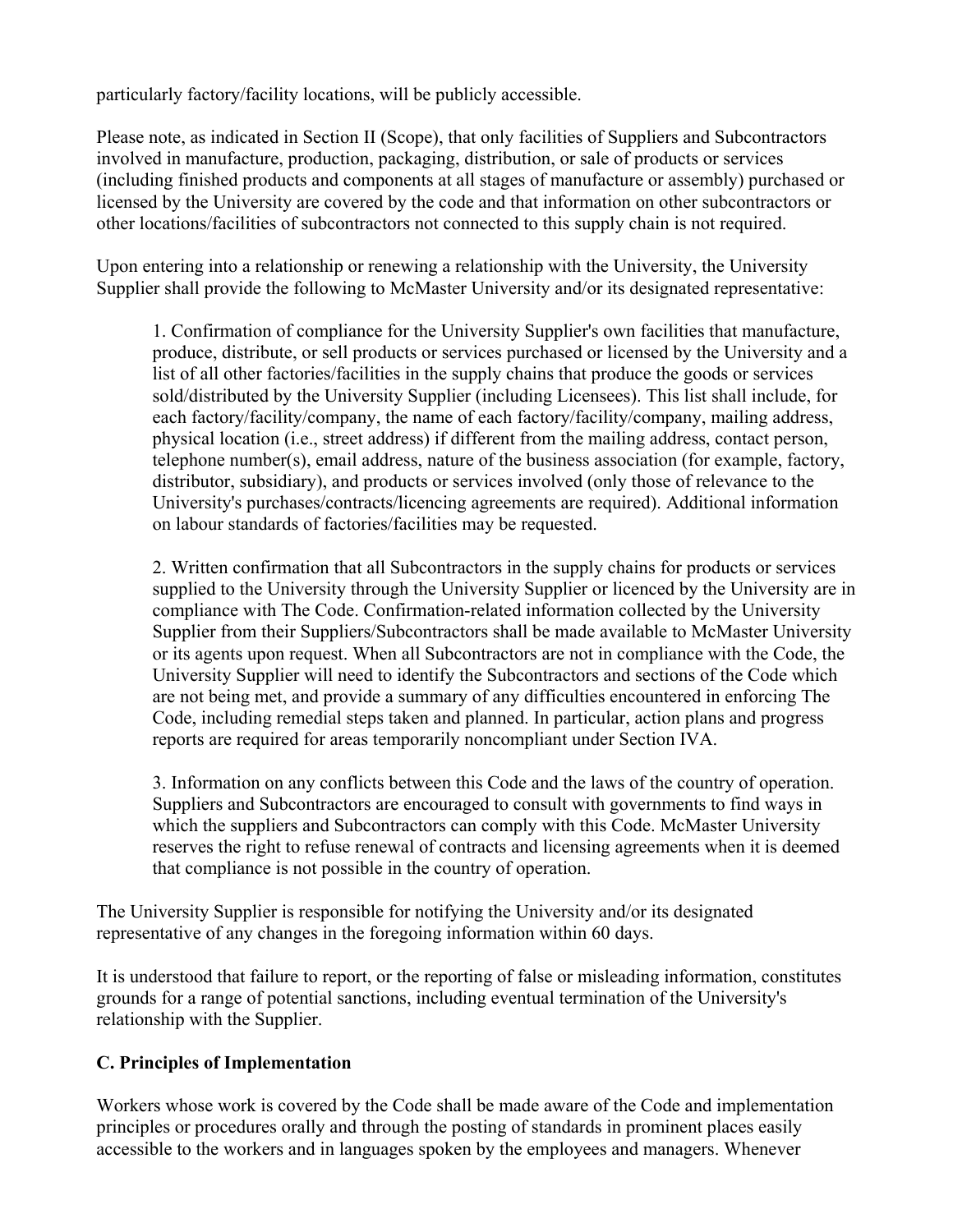possible, University Suppliers and Subcontractors along the supply chain, in cooperation with labour, religious, and non-governmental organizations, shall facilitate training of workers regarding their rights under the Code and local law.

Companies shall keep records of employee birth dates, hours worked, wages and benefits paid, discipline, accidents and injuries, chemical monitoring data (if applicable), calculations of a living wage, and any other data that may be required to evaluate compliance with the Code.

# **V. VERIFICATION AND REMEDIATION**

## **A. Verification**

It shall be the responsibility of each University Supplier to ensure its compliance with this Code and to verify that its Subcontractors are in compliance. McMaster University shall become an affiliate of the Worker Rights Consortium to facilitate monitoring and verification of University Supplier and Subcontractor compliance with this Code of Conduct. It is recognized that clearly defined methods of internal monitoring, training, and independent external monitoring have not yet been determined by McMaster University and its suppliers. The University and University Suppliers will agree to undertake efforts to determine and clearly define the obligations associated with the development of adequate training and monitoring methods.

While University Suppliers are expected to verify and monitor compliance, the University can be sufficiently confident of the results only if outside, credible sources confirm that the conditions are being met. The University, therefore, will join appropriate associations, consortia, or other groups that will work to ensure compliance through independent monitoring of Suppliers and Subcontractors. McMaster University will participate in the methods developed and agreed to by various independent organizations, provided that the selected organization has made a demonstrable commitment to independent external monitoring.

In this process, McMaster University will cooperate with the appropriate associations, consortia, or other groups to establish evaluation guidelines, criteria and processes for monitoring and ensuring compliance with the Code of Conduct. This would normally include creating and maintaining a database of information needed for monitoring, and making information regarding compliance freely available, and affiliating with external impartial and independent monitoring agencies to facilitate periodic unannounced visits.

In this process McMaster's Suppliers, and Subcontractors will provide access to the manufacturing facilities and information required to determine compliance with this Code by independent external monitors selected by McMaster or its designated representatives. Suppliers will cooperate with government-sanctioned investigations and audits of employer compliance with local labour and other relevant legislation. Results of such audits will be made available to the University.

#### **B. Remediation**

If McMaster University determines that any University Supplier or Subcontractor is not in compliance with any part of this Code, the University may require that the University Supplier or Subcontractor take corrective measures to bring about full compliance under a schedule to be approved by the University. The remedy, at a minimum, will include taking all steps necessary to correct such violations, including, without limitation, paying all applicable back wages found due to workers and, at the choice of the worker involved, reinstating or reimbursing any worker whose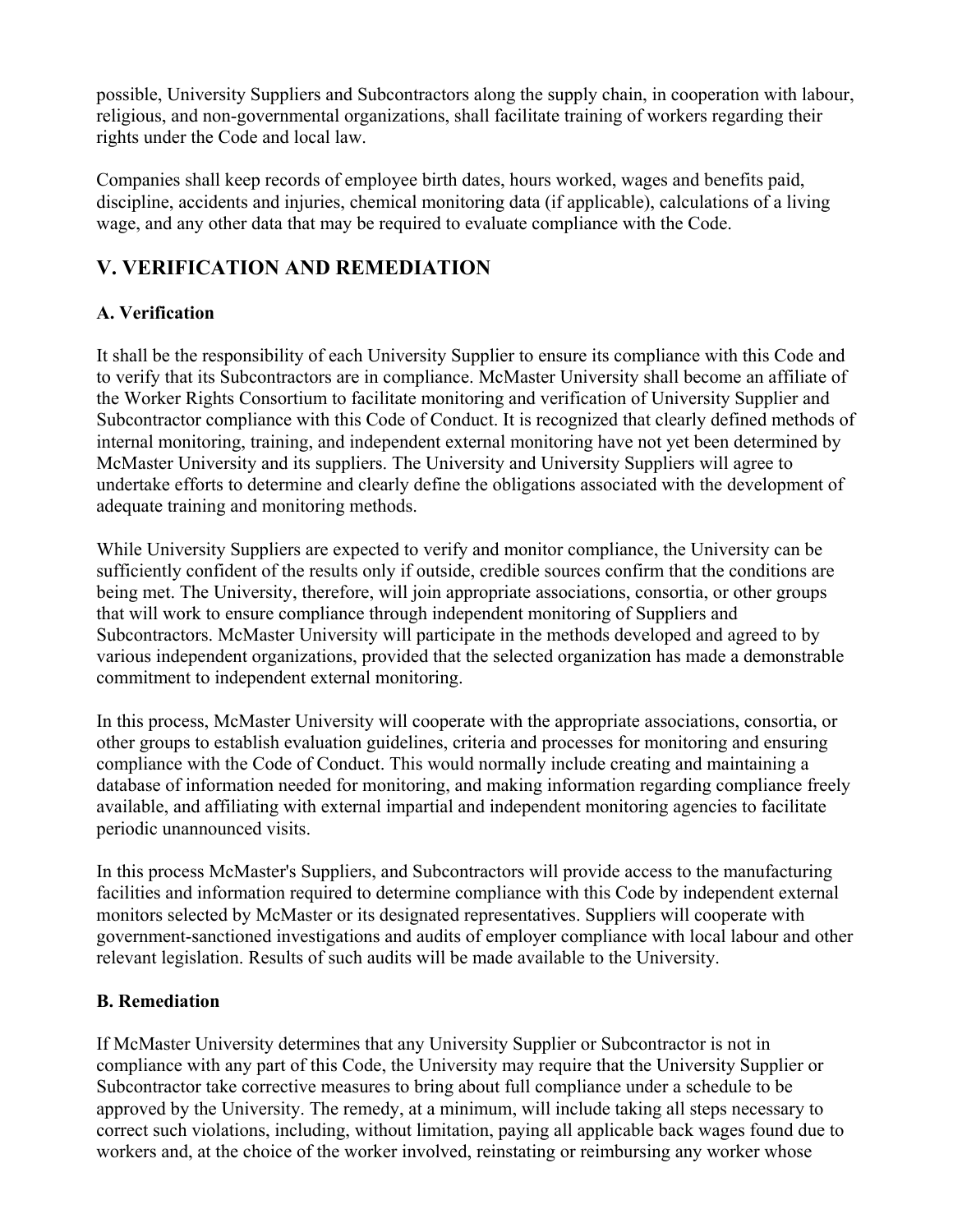employment has been terminated in violation of this Code. When a Subcontractor or work site is found to be in violation, the University Supplier will work to correct the situation rather than terminate the relationship. Failure to accomplish timely remediation of Code violations will constitute a violation of the University Supplier relationship, which may lead to sanctions, including termination of the contract or other sanctions, at the University's discretion.

The University shall join in appropriate research studies with sister institutions and governmental entities and international groups and organizations to determine guidelines that could create appropriate wage standards. Through these studies and in consultation with the Code of Labour Practices Advisory Committee, the University will work to identify wage levels for workers, employed by our Suppliers and Subcontractors, that are consistent with a living wage, human rights embodied in the Code, and our University values.

#### **C. Code of Labour Practices Advisory Committee**

McMaster University shall establish a Code of Labour Practices Advisory Committee with balanced representation by students, administration, and non-administrative staff, composed of, but not limited to:

- · Associate Vice-President (Student Affairs) or designate;
- · Athletics and Recreation representative;
- · Hospitality Services representative;
- · Titles Bookstore representative;
- · University Purchasing representative;
- · McMaster University Faculty Association representative;
- · McMaster University Staff Association representative;
- · Graduate Students Association representative;
- · McMaster Association of Part-time Students representative;
- · McMaster Students Union representative;
- · CUPE Local 3906 representative; and
- · Ontario Public Interest Research Group- McMaster representative.

Representatives will be appointed by their respective organizations. This advisory committee shall be mandated to:

1. Advise University administrators on issues related to this Code and its administration, the monitoring system, changes to Code appendices as well as Confirmation of Compliance procedures;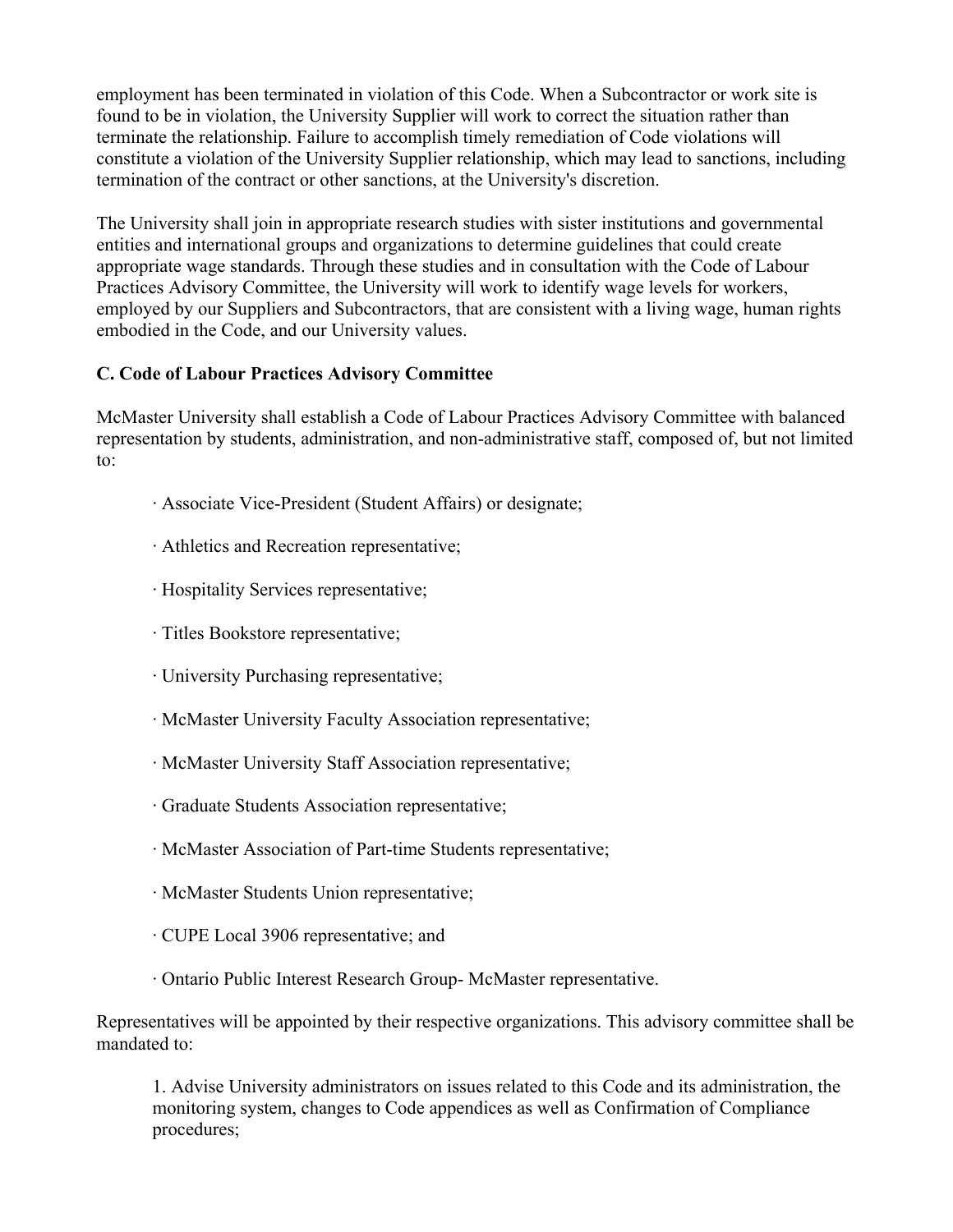2. Sponsor forums, studies, or other educational or informational efforts related to labour practices;

3. Endeavour to establish an Inter-University Consortium on Codes of Conduct for University Suppliers, Licensees and their Subcontractors;

4. Submit an annual report to McMaster University. University departments shall inform the Advisory Committee, in writing, of any problems associated with the administration of the Code as they arise.

5. Advise University administrators on issues related to the Fair Trade Purchasing Policy (see *Fair Trade Purchasing Policy for University Suppliers and Retailers*).

#### **REFERENCES**

1. Worker Rights Consortium (WRC), Washington, DC, USA. http://www.workersrights.org/

2. Students Against Sweatshops Canada (SAS-C) Base Code of Conduct for University Apparel Suppliers and Trademark Licensees, March, 2000.

3. International Labour Organization (ILO), Geneva. ILO Conventions are available from their website: http://www.ilo.org/public/english/standards/

4. McMaster Ad Hoc Code of Labour Practices Development Committee (Anti-sweatshop Committee), initiated by Dr Peter George, McMaster University President, June 2000.

5. International Confederation of Free Trade Unions (ICFTU) Basic Code of Labour Practice, Brussels, December 1997. http://www.icftu.org/

6. Clean Clothes Campaign (CCC). Code of Labour Practices for the Apparel Industry Including Sportswear, Netherlands. http://www.cleanclothes.org/

7. Ethical Trading Initiative (ETI) Base Code, London, UK. http://www.ethicaltrade.org/

8. Ethical Trading Action Group (ETAG) Proposal for a Canadian Base Code of Labour Practice, November 1999. c/o Maquila Solidarity Network (MSN), Toronto, Ontario. http://www.maquilasolidarity.org/

9. Fair Labor Association (FLA) Workplace Code of Conduct, Washington, DC, USA. http://www.fairlabor.org/

10. Social Accountability International (SAI) (formerly SA8000), Council on Economic Priorities Accreditation Agency (CEPAA), New York, NY, USA. http://www.cepaa.org/

11. ILO Declaration on Fundamental Principles and Rights at Work, 86th Session Geneva, June 1998.